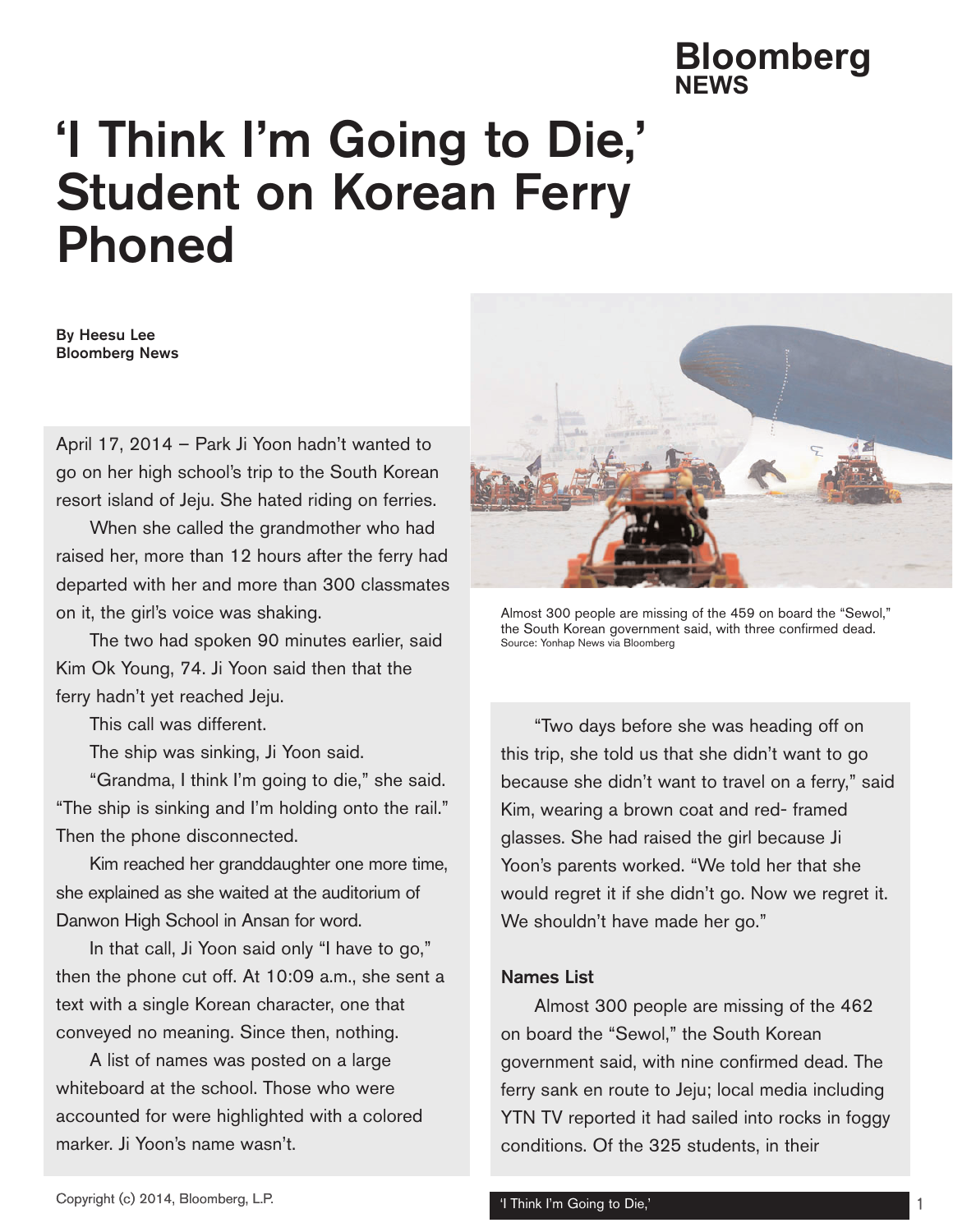penultimate year of high school, and 14 teachers, about 80 were accounted for by late afternoon, the notice at the school showed.

On the fourth floor of the school, crowds of relatives and friends of those on the ferry clustered in the auditorium. Several expressed anger at the school and the government for the lack of information, almost 11 hours after the ferry began to sink. Televised news of the disaster played on a large screen overhead.

One parent tore a piece off the list of names, prompting school officials to remove the board and replace it with a list of those who were hospitalized.

Students from other schools, the same age as those missing, also crowded into the auditorium to await news. They placed post-it notes on the desks of their friends.

#### School Friends

Danwon, a public school, was founded only in 2005, meaning that many of the students had done their elementary studies elsewhere. There were 388 students in the class, almost all of them on board. The school will be closed today and tomorrow, its website said.

Lee Jae Eun had seven friends from elementary or middle school on the ferry, none of whom were on the rescued list. She nervously held up her phone as she went through their pictures, her hands shaking as she flipped through them one by one.

"I know some of them from elementary school and some from middle school," she said. "This was their last trip before entering the last year of high school."

Korean Red Cross volunteers from the Ansan area, where the school is located, arrived late in the afternoon and began preparing rice, cup noodles, snacks, drinks and coffee. Donations of mobile phones, chargers and blankets were arriving.

Volunteer Won Jong Suk, 59, said the Red Cross workers probably would stay at the school for as long as 10 days.

#### Jindo Trip

"My heart dropped when I heard the news," she said. "We all have children and I am sad this happened to our neighborhood."

As the day drew to an end, many of the waiting parents left to make the six-hour bus ride to Jindo, the closest land point to the site of the sunken ferry. The buses were provided by the school. One uncle, Park Yong Woo, 48, said his nephew, Kim Soo Bin, was on one of the rescued lists. His parents are in Jindo but haven't found Soo Bin yet, he said.

"We can't trust the list and statements from the school or the government until we see him face to face," he said. "Different departments are releasing different names and information. Soo Bin's parents were crying when I spoke to them on the phone because they haven't yet found him in Jindo."

Park Ji Yoon's parents also went to Jindo as soon as they heard about the ferry, grandmother Kim said. They took dry clothes for their daughter.

– Editors: Stuart Biggs, Anne Swardson, Peter Hirschberg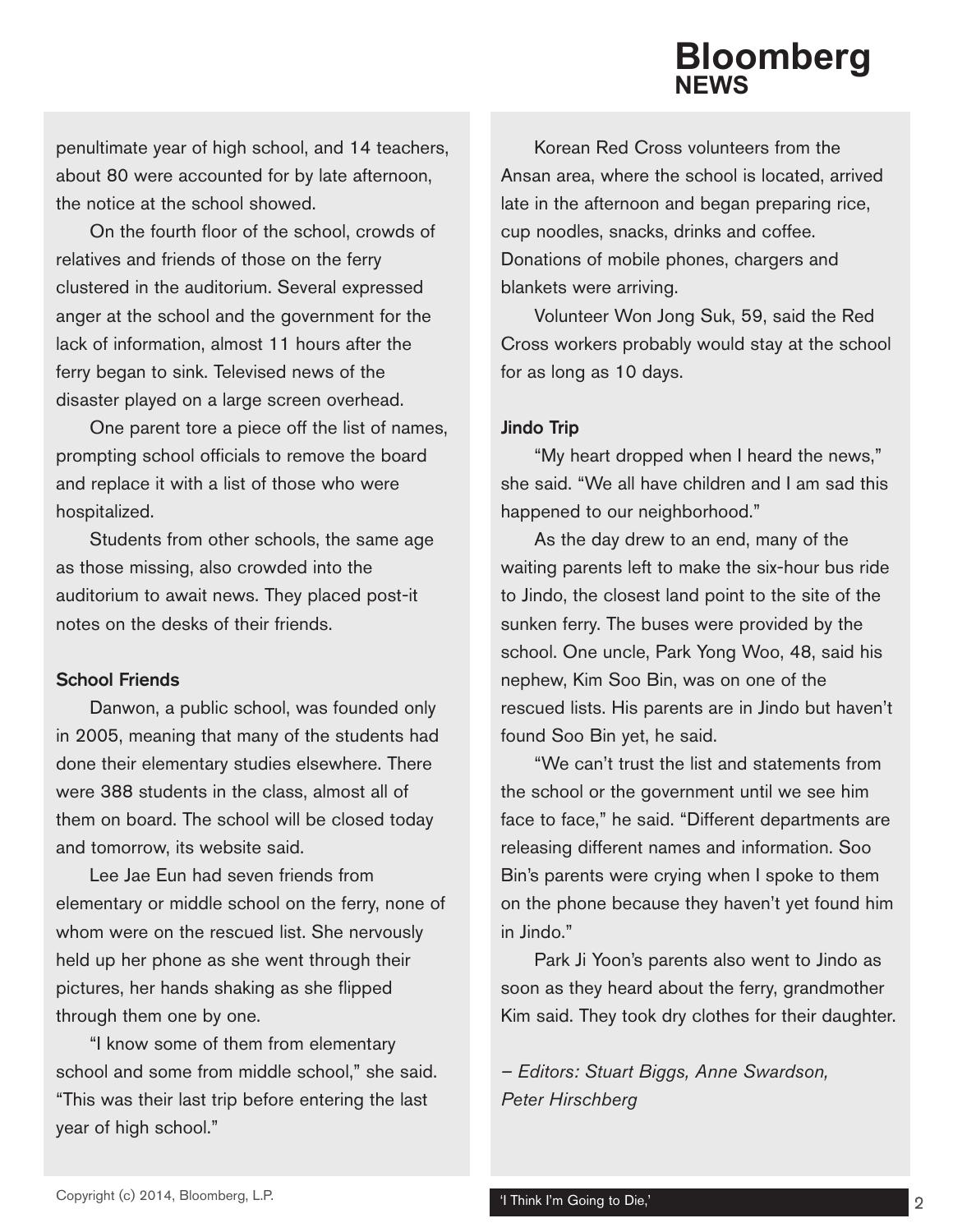# Divers Seeking Life Inside Korea Ferry Hindered by Cold Sea

By Sam Kim Bloomberg News

April 18, 2014 – Dozens of speedboats encircled the upside-down blue bow of the Sewol, the only remaining visible piece of the South Korean ferry that sank April 16. They each carried several rescue workers.

But only a handful of divers were actually in the water as the waves, rain and fog intensified yesterday, a sign of the difficulty in reaching hundreds of people who may still be trapped. From the pilothouse of the Mokpo Coast Guard 123, a vessel aiding the effort, a radar screen was packed with blurry green dots, showing how many boats were deployed in the search.

"You just can't see much underwater in weather like this where there's no sunlight, especially considering that the water in this area already isn't very transparent," said Kim Kyung Il, captain of the ship, as he gazed at the sea. "Adding to that is the chilly water. It's generally very hard for anyone to last between one and three hours in water as cold as it is."

More than 100 vessels, from naval corvettes to fishing boats, and 600 divers haven't brought a living person from the ferry since the day the ship sank. Twenty five people are known to have died and 271 are listed as missing among the 475 on



A member of the South Korean Coast Guard checks the radar during the search for missing passengers at the site of the sunken ferry off the coast of Jindo Island on in Jindo-gun. Photographer: Chung Sung-Jun/Getty Images

board. More than 300 of the passengers were students and teachers from Danwon High School in Ansan, near Seoul, headed to the resort island of Jeju.

As Captain Kim spoke, a voice came out of the on-board speakers: "A body is being retrieved at the moment," it said.

#### Covered Mouths

A double-decker vessel carrying dozens of family members of those missing circled around the sunken ferry, watching the operations. Many people appeared to be crying, some of them covering their mouths with their hands.

Hundreds of other parents waited in a gymnasium at a sports complex on Jindo island, a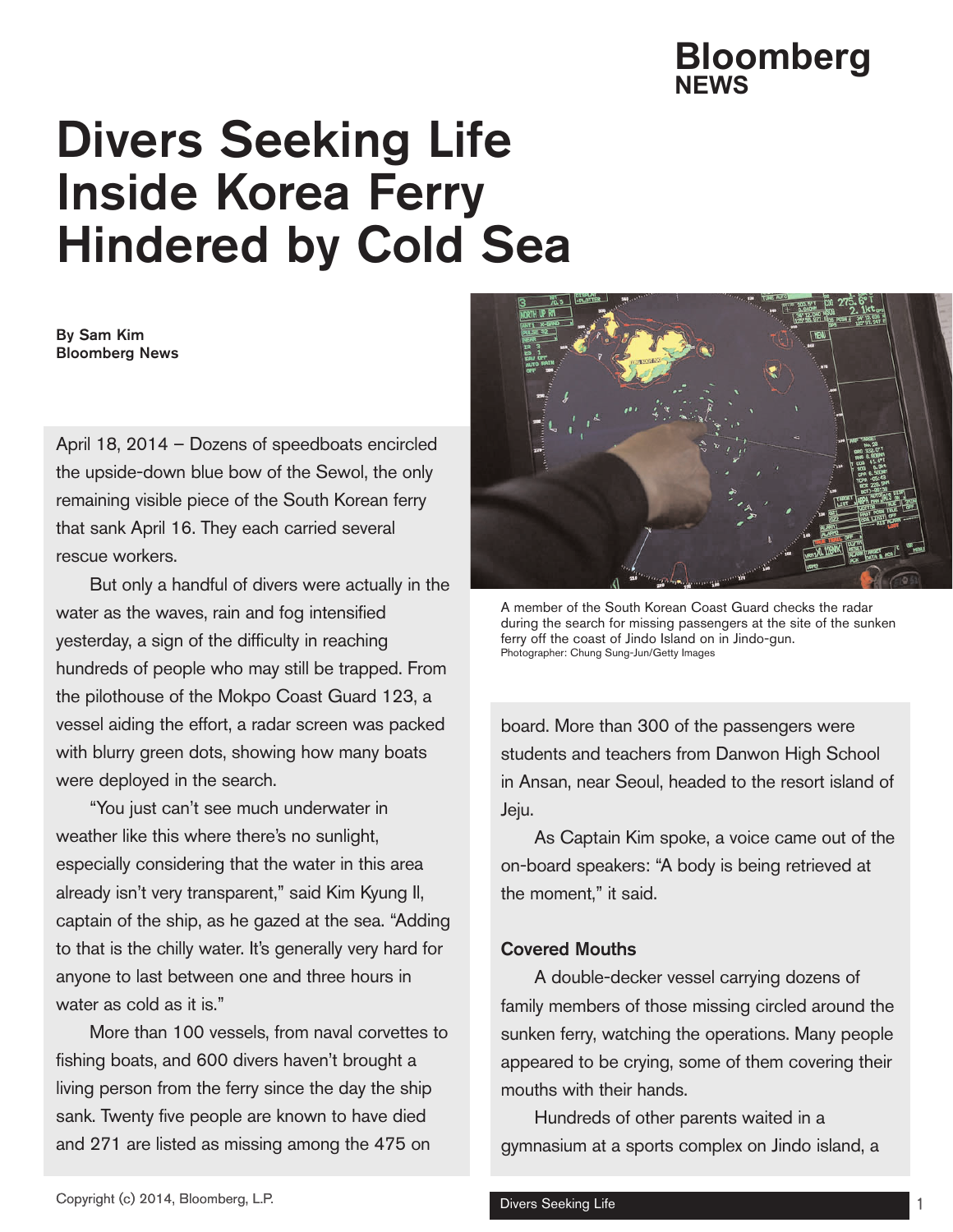land point near the site of the sinking. Many sat on the wooden floor, wrapped in blankets, or lay on stretchers. Some were attended to by medical personnel; ramen noodles and coffee were served on tables in the hallway. Just outside the entrance, a television had been installed to broadcast news of the rescue effort.

"There is still hope," said Park Young Woo, who believes his daughter remains trapped in the ferry. He was at the port at Jindo, about 20 minutes' drive from the gym. Dozens of parents also stood on the docks, gazing across the water.

"Divers, please hurry, hurry," Park said. "Don't rest. Don't stop. Rotate if you're tired. Please do your best. All our children would already be home by now if you had done your best."

#### Cow Costume

His wife, who declined to give her name or her daughter's name, showed a video on her phone of the girl laughing while hula-hooping in a dairy cow costume. Smiling as she watched, the mother paused for a moment and pulled back her phone, worrying her daughter might feel embarrassed to know the footage was being shown to others. Like the other students, she is in her second-to-last year at Danwon.

Anger erupted at times in the gym. When one father heard that President Park Geun Hye was coming, he said Park was "just like any other politician trying to put on a political show." He declined to give his name, saying he feared reprisals from the government. He said he no longer trusted the authorities because he suspected the government wasn't serious about the rescue.

Park, for her part, vowed maximum effort and

stiff penalties for those responsible for the sinking, placing the palm of her hand over her ear at one point to listen to a family member amid the angry outcries. She had an aide take the phone number of one parent who wanted an update from her every day, saying, "Yes, I will check."

#### Water Bottle

Prime Minister Chung Hong Won was hit in the head with a water bottle thrown by an angry parent as he left the building after a visit the previous day. Other parents pushed him and threw water on him.

The weather worsened throughout yesterday and by late afternoon was so foggy that an island a few hundred meters from the port at Jindo could only be seen in outline. Volunteers distributed blue, white, yellow and pink raincoats, one of the few spots of color at the scene.

Rescuers Wednesday had more success. Kim Young Min, a 50- year-old fisherman, got on his boat and started its engine as soon as he received a text message from a neighbor saying a ferry was sinking just off his island of Daemado. As far as he could see, two other boats joined him.

By the time he and his fellow fishermen arrived at the scene, the ferry was listing "90 degrees," Kim said yesterday by phone. "As soon as I saw the ship and the passengers scrambling out, all I could think was, 'This isn't right.' My friends and I started picking up anyone we could spot. It was too frantic for me to count how many we pulled out of the water. All I remember was, everyone I pulled out was a kid."

#### Lucky Ones

Kim regretted he couldn't save more, including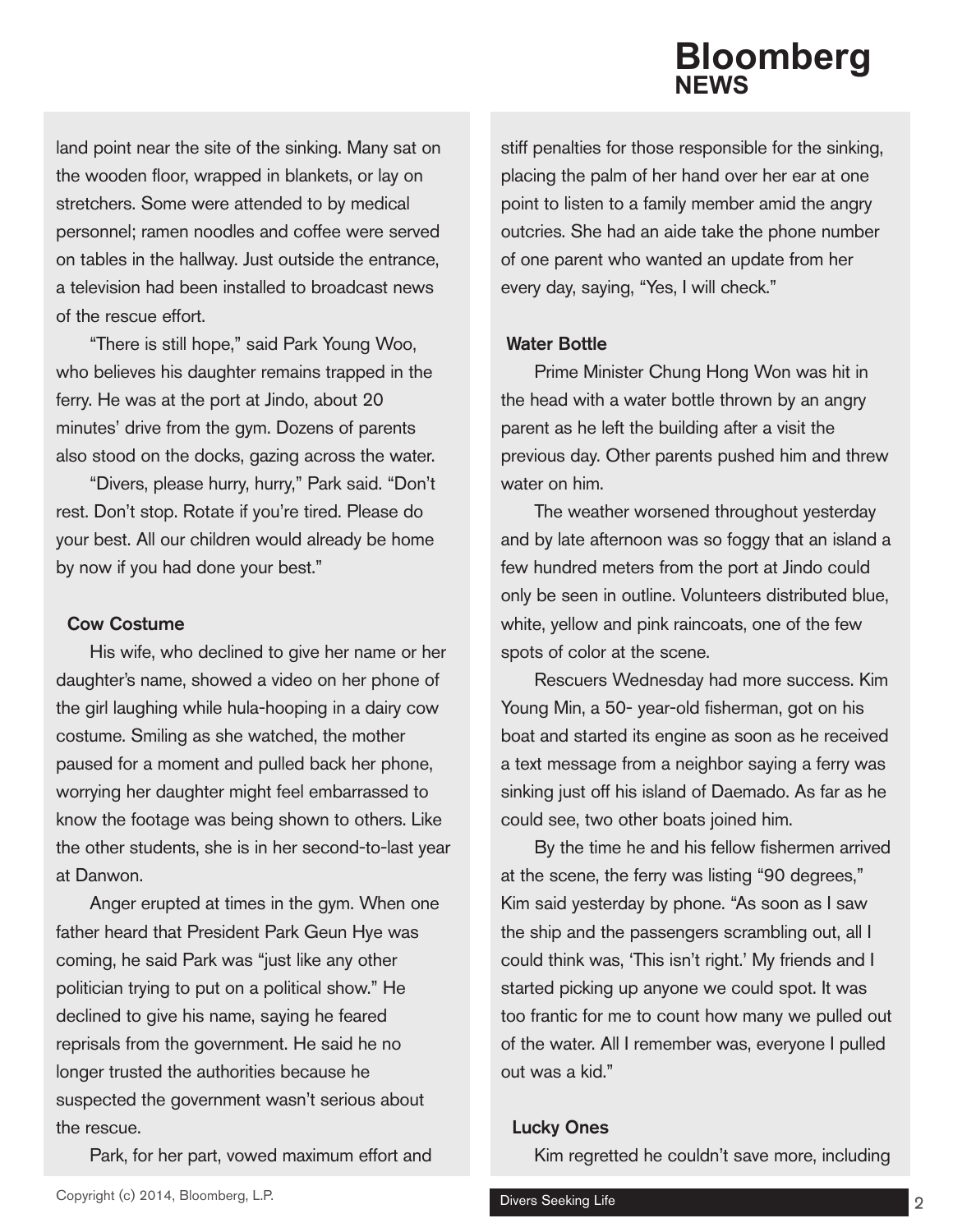those whom he later learned were trapped inside the boat. The waters off Korea's southwestern coast are as cold as 11 degrees Celsius (52 degrees Fahrenheit).

"I feel terrible I was only able to save those lucky enough to make it to the deck," he said. "What about the kids who didn't make it? What did they do wrong not to deserve to be rescued?"

Kim was pessimistic about the search yesterday. "I can't help fearing they are either already dead inside or have drifted away," he said.

– Editors: Rosalind Mathieson, Anne Swardson, Peter Hirschberg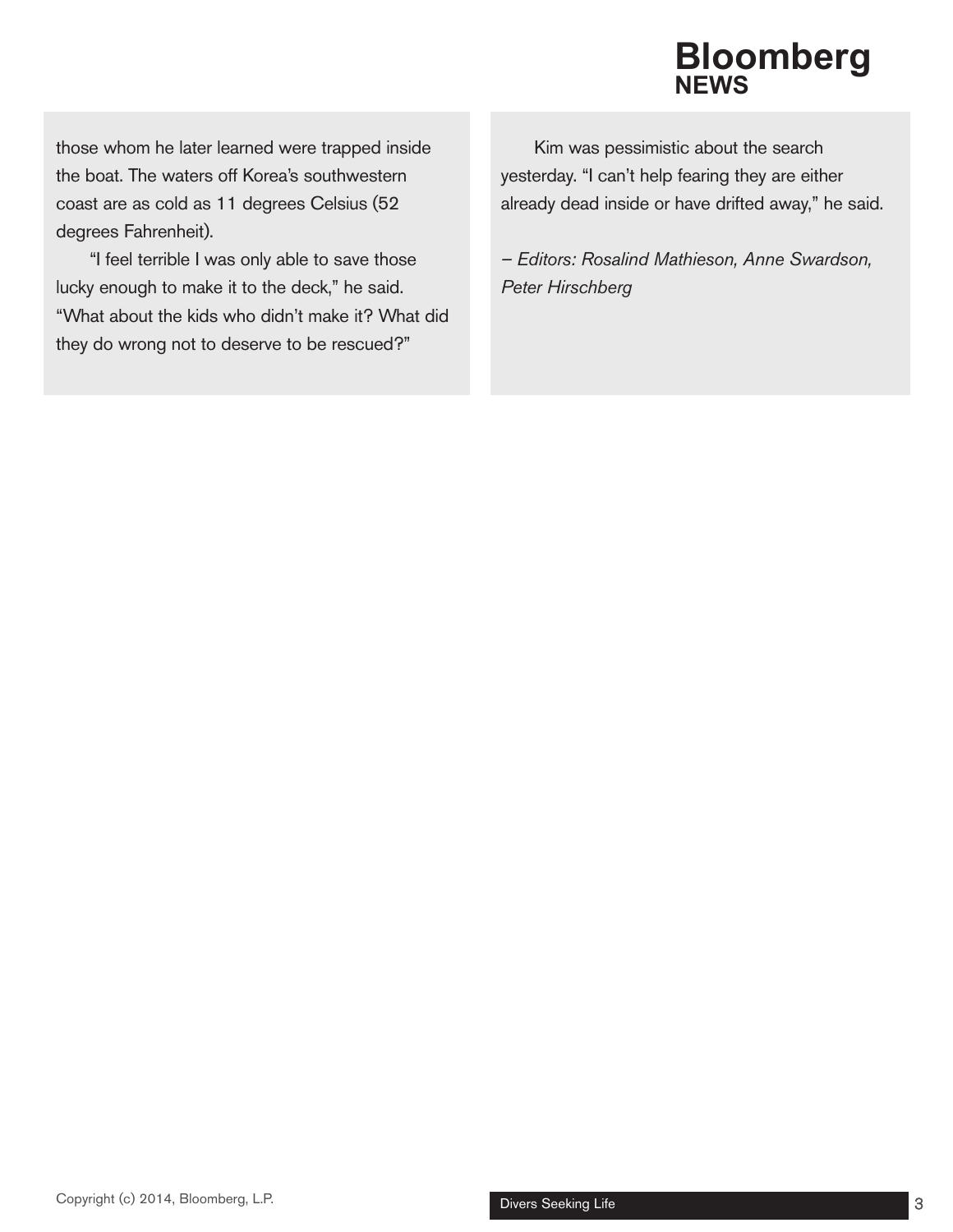# Korean Crew Member Tells of Pandemonium Before Ferry Sinking

By Cynthia Kim Bloomberg News

April 19, 2014 – Oh Young Seok, one of at least 10 surviving crew on the Sewol ferry that sank off the South Korean coast, said the boat was tilting so quickly that passengers weren't able to reach the lifeboats.

"It's not as though we didn't want to help," the 57-year- old helmsman said in an interview yesterday outside Mokpo Hankook Hospital, during a break from police questioning. "The vessel was tilting so fast we couldn't reach any lifeboats. The ship was at 60 degrees and we were already walking on the walls."

Of the 476 people on board the Sewol, 28 are known to have died and 174 been rescued, leaving 274 people still missing from the April 16 sinking, which occurred off the southwest corner of the Korean peninsula. More than 600 divers have been taking turns to try to enter the sunken vessel to find survivors.

Oh, who said he wasn't at the controls when the accident happened, said other crew were inside the steering house.

"Truth is, only they would know exactly why, and what happened," said Oh, who has 10 years' experience working on ships. "No other crew members would know the reason, I guess."

South Korean authorities are seeking an arrest warrant for Captain Lee Joon Seok and two unnamed crew members, said Park Jeang Il, a press official at Mokpo Coast Guard station, where a combined police-and-prosecutor investigation team is based.

About 10 crew, including the captain, are under investigation over the cause of the ferry's sinking, Kim Su Hyeon, Commissioner of the Korea Coast Guard's West Regional Headquarters in Mokpo, said in a statement distributed by the security ministry. The probe will focus on whether the crew made any mistakes, if they broke any rules related to cargo, and if the ship had any faults, according to the statement.

#### Bridge Absence

Captain Lee, 69, wasn't on the bridge at the time of the sinking and he had assigned the third navigation officer to steer the vessel, Park Jae Uck, a prosecutor based in Gwangju, told reporters in Mokpo. "He may have returned to the wheelhouse as the ferry began tilting," he said.

Investigators are probing whether the ferry turned too quickly or abnormally. They declined to say what announcements were made as the ferry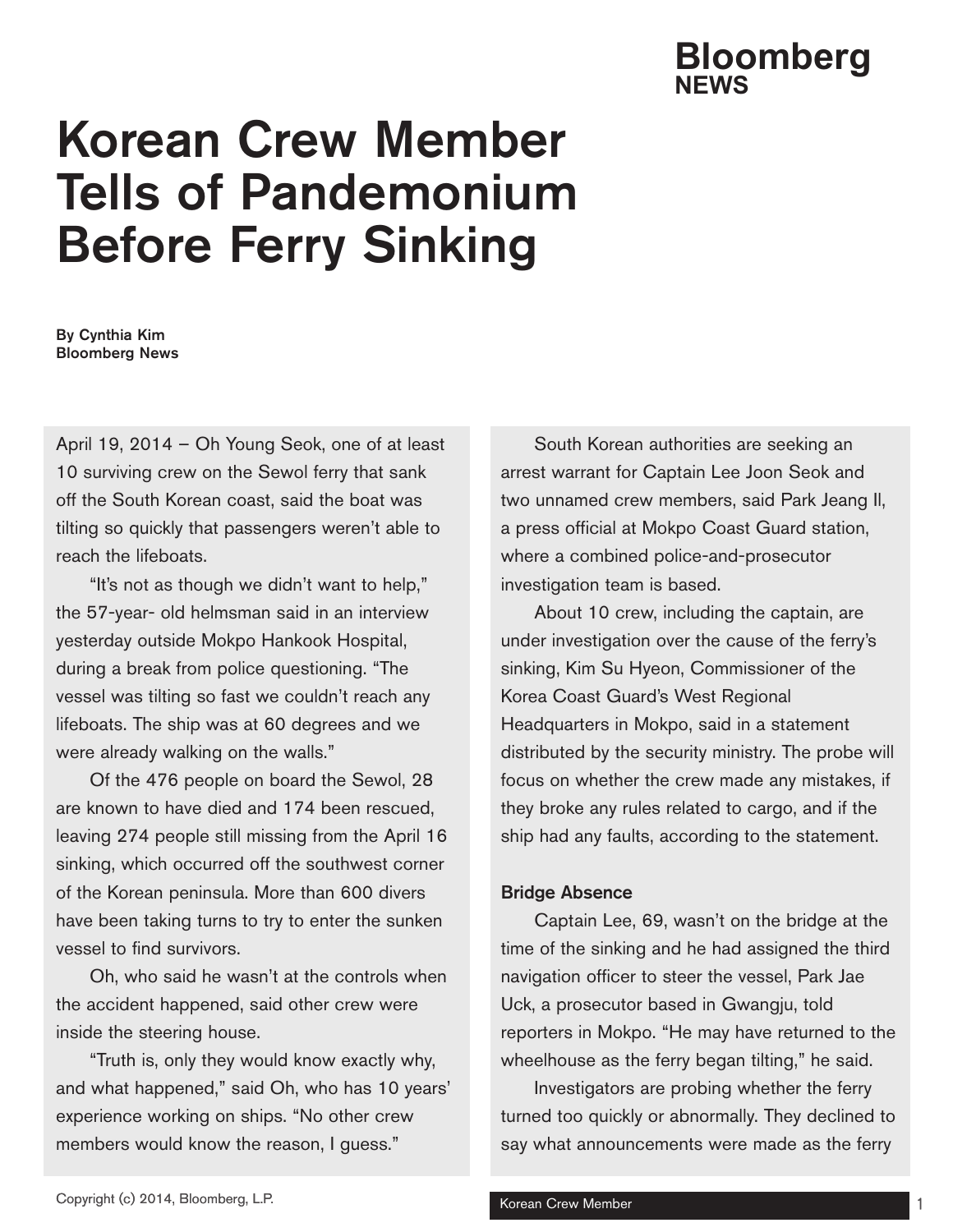sank, or whether passengers were told to stay in their cabins.

The 46 lifeboats on board the ferry had been checked on Feb. 10, according to Oh, who hurt his back during his escape. He was dressed in a white hospital gown and had an IV drip attached to his arm.

#### Functional Lifeboats

"All of the lifeboats were functional," he said, sucking on his cigarette. "People came and opened all of them up to check and install them."

Bodies found overnight and today all had life jackets on and weren't discovered inside the ferry. They may have been trapped under the vessel, the coast guard said.

The ferry, owned and operated by privately held Chonghaejin Marine Co., listed and capsized in an area of the ocean as shallow as 20 meters (66 feet) in some parts, based on readings from a coast guard vessel used in the rescue operation. The ferry was en route from Incheon to Jeju island, popular with tourists and honeymooners.

"We know the rule," said Oh. 'The rule is to help the old and the weak, pregnant women, then other passengers, and then we should leave when it appears all have left, and the captain should abandon ship last.''

– Editors: Stuart Biggs, Teo Chian Wei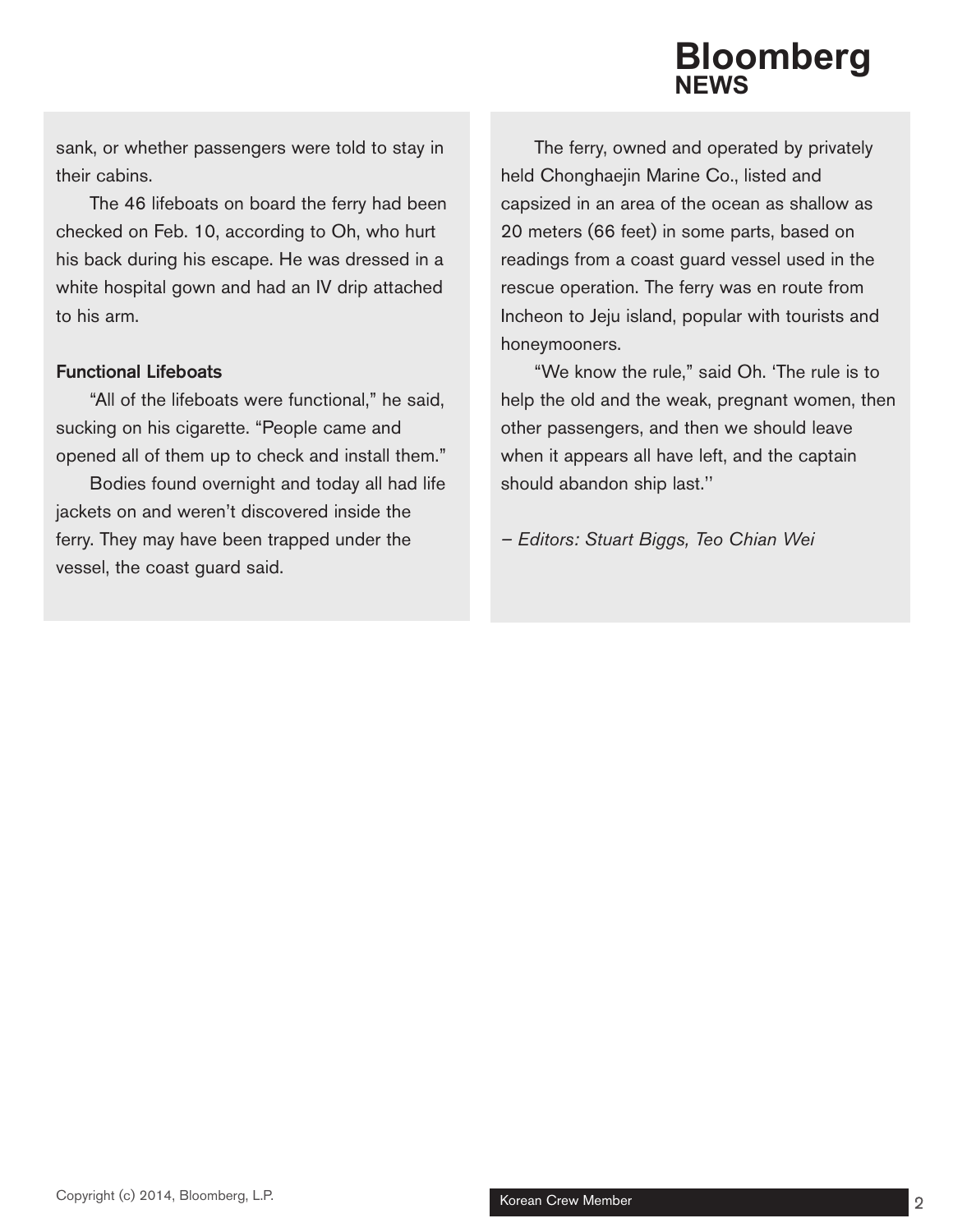# Two Hours Turn Class Trip Into Shipwreck Horror for South Korea

By Sam Kim Cynthia Kim Heesu Lee Bloomberg News

April 21, 2014 – It was supposed to be their last bit of teenage fun.

The realities of life would descend on the 325 students from Danwon High School near Seoul next school year in the form of cram time: nonstop study to prepare for South Korea's notoriously tough university entrance exams.

A four-day field trip to Jeju, a volcanic island whose white beaches and waterfalls lure hundreds of school groups each spring, was the planned distraction. The students would travel on a five-level ferry named "Sewol," meaning "time and tide." More than two-thirds of the passengers were from Danwon, adding a feeling of camaraderie to the adventure.

Ko Hyun Suk, 16, spent the days before the trip shopping for clothes to wear in Jeju. The chance to travel for the first time with friends rather than family added to the excitement for the boy and his classmates, Ko's mother said.

Not every Danwon student wanted to make the trip. Park Ji Yoon didn't like ferries. She decided to go only after her family said she'd regret it if she didn't, her grandmother said.

Now Ji Yoon is among the 302 passengers, most of them her classmates, dead or missing after



Almost 300 people are missing of the 459 on board the "Sewol," the South Korean government said, with three confirmed dead. Source: Yonhap News via Bloomberg

the 479-foot, 6,825-ton Sewol capsized and sank on April 16 in water cold enough to induce unconsciousness within an hour or two of exposure.

The catastrophe, which first had President Park Geun Hye demanding "zero casualties" and then had her the target of wails and screams from parents angry at the constantly shifting information, has become Korea's worst maritime tragedy since 1970, when the sinking of the "Namyoung" ferry killed 323.

Park said today the crew's actions were "like murder."

#### Wearing Tracksuits

The students' schedule had the plan laid out to the minute. They were to leave Ansan, where the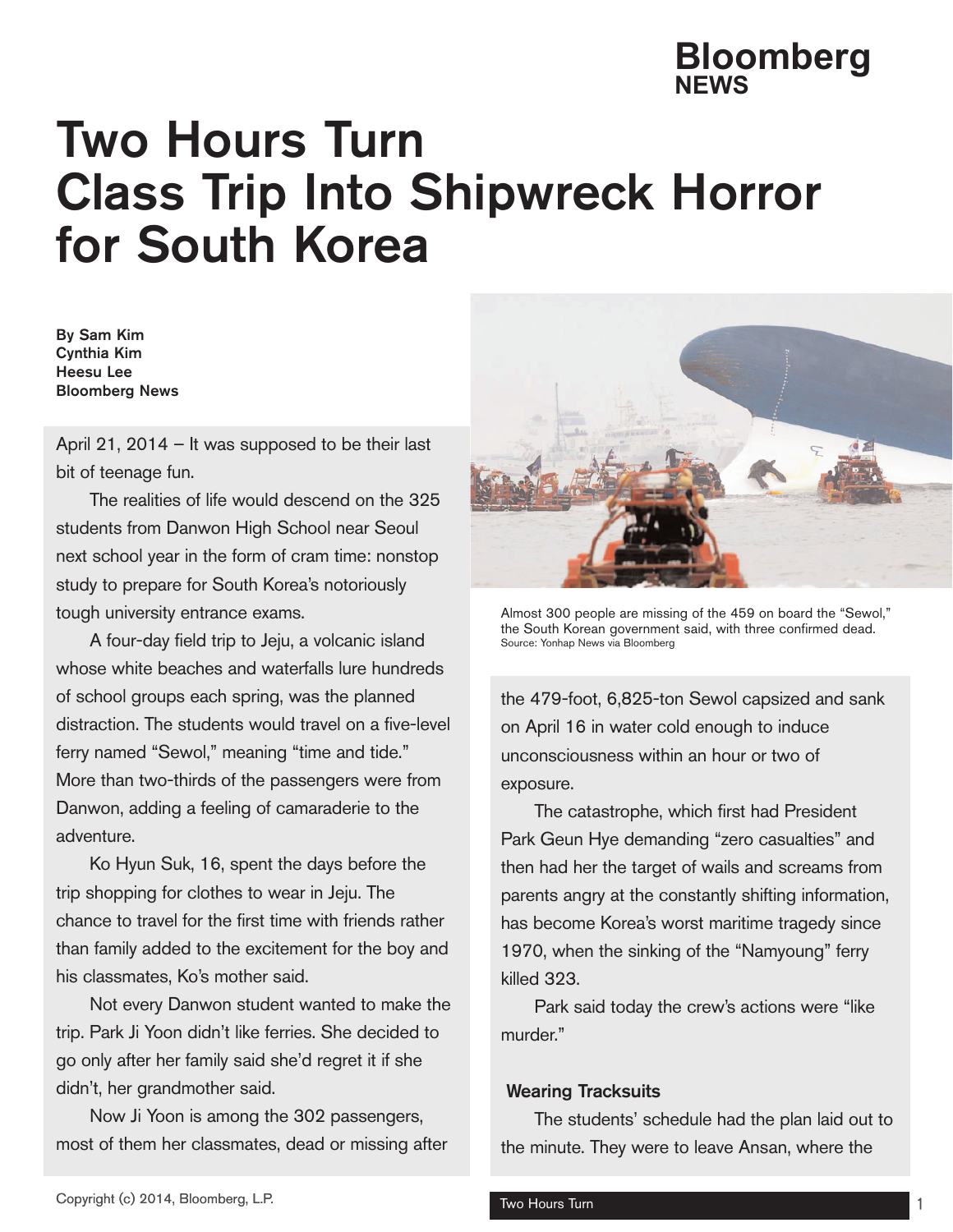school is located, at 4:30 p.m. on April 15 and travel on buses to the port at Incheon, one hour away. They were on time when they boarded the Sewol: a long line of young people, some in gray and black uniforms and others in purple-and-white school tracksuits.

The 20-year-old Japan-made ferry was bought by Chonghaejin Marine Co. in 2012. The Korean company enlarged it during a four-month expansion that added another deck, increasing the total capacity by 116 to 956, and adding more room for vehicles. The refit design allowed space for one fewer crew member than before.

Prosecutors are investigating whether the expansion played a role in the sinking by making the ferry unstable.

The student group was led by Danwon Vice Principal Kang Min Kyu, along with 13 administrators or teachers. Others on board included Yang In Seok, 48, transporting cargo to Jeju with three other delivery men. The husbandand-wife team of Hur Young Ki, 45, and Park Eun Kyung, 43, also were delivering cargo, in their case metal components for a construction company. Their one-ton truck carrying the material was parked below with the other vehicles.

#### Late Departure

Among the staff, Choi Chan Yeol, 57, worked in the kitchen. Crew member Oh Young Seok, also 57, was a steersman, authorized to pilot the ship. On the bridge, Captain Lee Joon Seok, 68, was in charge.

The students were clearly the ones who were the most excited about what was scheduled as a 14-hour trip, clapping their hands in the dining room as news of the impending departure – two-

The non-student passengers ate after the students, and Park and Hur noticed an unusual thing: Unlike a previous ferry voyage they had taken to Jeju, there was no safety instruction video showing passengers where to find the life jackets and how to put them on.

"I don't know if it was just our room but they didn't show it," Hur said in the couple's room in Mokpo Hankook Hospital in Mokpo, the nearest city to the wreckage, on April 20.

#### Fireworks Display

The students had a jubilant evening. Shortly after the ferry sailed from Incheon at about 9 p.m., they took turns dancing the limbo in the lobby on the ship's third floor. At 10 p.m., all the passengers were invited to watch a fireworks display on the deck at the rear of the ship. It was foggy and windy, Hur recalled.

Entertainment indoors also included songs from two Filipino singers. Then the passengers bunked down in their cabins. Breakfast was at 8 o'clock the next morning, the students fed before the other passengers. Then they went to the game room or took photos with their phones on deck.

An Min Soo, another student on the trip, spoke to his mother by phone at about 8:15 a.m. All was fine. Fifteen minutes later, Park Ji Yoon's grandmother called her to check on her. They were late, Ji Yoon said, though she didn't know why.

#### Everything Falling

At about that time, Choi Chan Yeol, the kitchen worker, was cleaning up in the dining hall after breakfast.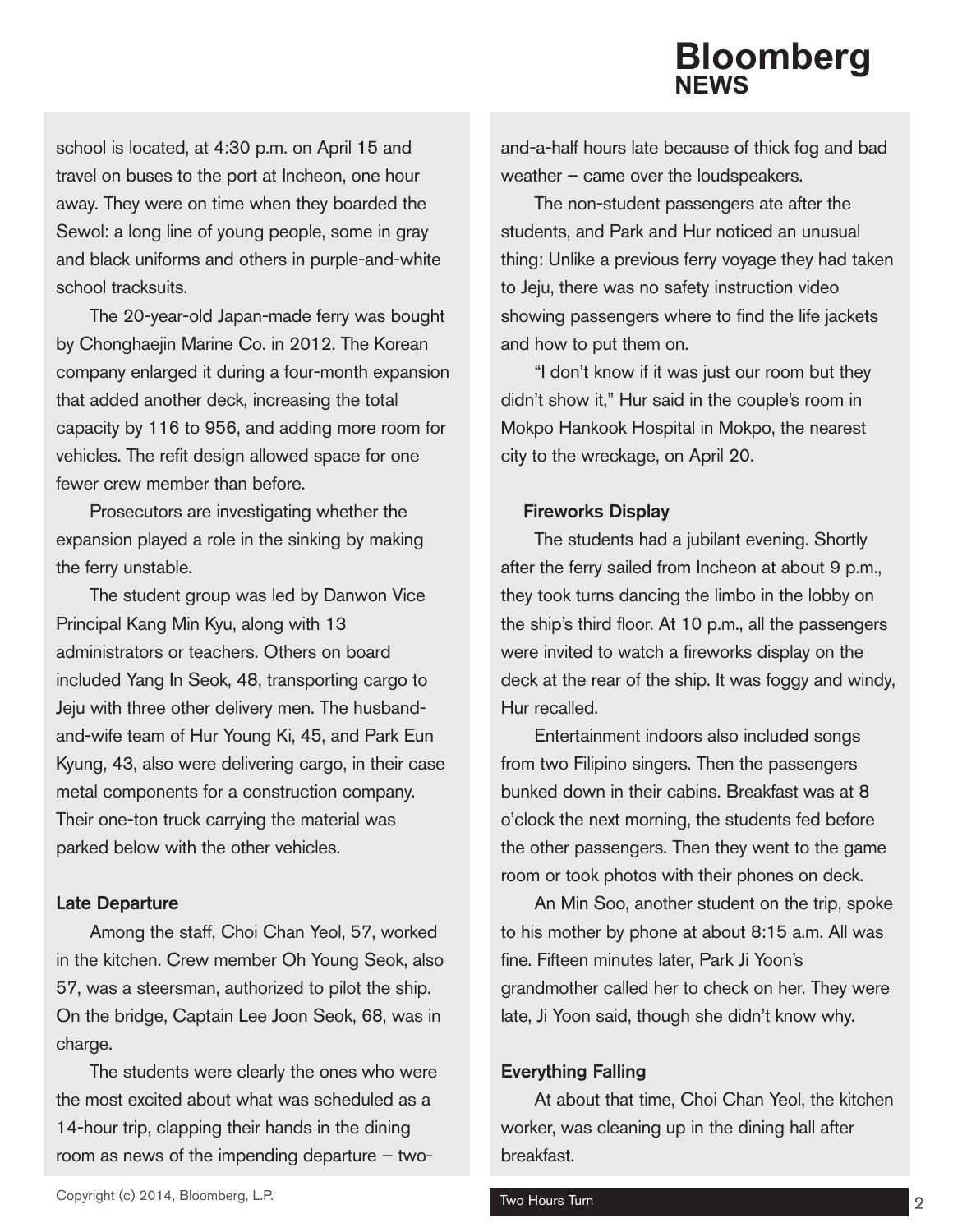The jolt was massive, he said.

"Suddenly everything was falling – all the kitchenware, the chairs, the long microphone that belongs to the singers on board, everything," he said at the Mokpo hospital on April 18. He spoke in between psychological counseling sessions, treatment for a knee contusion and police questioning.

He was among those confirming that twice, at about 8:30 a.m. and at 9 a.m., an announcement over the ship's speakers told everyone to don life jackets and stay in their current locations. He ignored the instructions. The ship was listing severely – the floor was becoming the wall, the walls were becoming the ceiling and floor.

#### Pushing Through

"It was scary as the ferry was tilting and water was filling up," he said. "I found a long microphone cord on the floor that was connected somewhere. I don't know where, but when I pulled it, it was strong enough for me to hold onto and walk till I reached the door of the restaurant hall. My knees hurt now because there was so much stuff I had to push through."

The outside world began to learn that something was wrong at 8:55 a.m., with a radio call to navigational-assistance agency Vessel Traffic Services Center in Jeju. It was from an unnamed officer on the Sewol. The audio was supplied by the Ministry of Oceans and Fisheries.

"Please contact coast guard. Ship is in danger. It's listing now," the caller said.

"Where's your ship?" the vessel services operator asked.

"Please take measures quickly, please quickly," the Sewol responded. And later: "Ship has listed a

The caller gave the location of the Sewol as next to Byeongpungdo island, about 90 kilometers (56 miles) from Jeju. The coast guard received the alert at 8:58 a.m., the security ministry said.

### Emergency Calls

The Sewol was then contacted by Vessel Traffic Services on Jindo, an island hugging Korea's southwestern coast. The passengers weren't on lifeboats because of the boat's angle in the water, the Sewol said in response to a question.

The VTS transcript shows that a ship named Doola Ace was 2.1 miles from the Sewol at 9:06 a.m. VTS asked the boat to move closer to the Sewol to aid the rescue. Twelve minutes later, the Doola Ace told VTS passengers were not evacuating.

"We cannot move alongside if people don't evacuate," the Doola Ace told VTS. At 9:23 a.m., the Doola Ace was "right in front" of the Sewol, waiting for people to evacuate.

"Even if it's impossible to broadcast, please go out as much as you can and make the passengers to wear life jackets and more clothes" Jindo told the Sewol at 9:24 a.m. And a minute later the operator said: "We don't know the situation there. The captain should make the final decision and decide quickly whether to evacuate passengers."

#### 'So Many Passengers'

One minute later, the Sewol asked: "If they escape now, can you save them right away?" And then: "We have so many passengers, I don't think a helicopter can save them all."

Hur and Park were in their cabin when the jolt came. They'd taken the ferry before and had felt the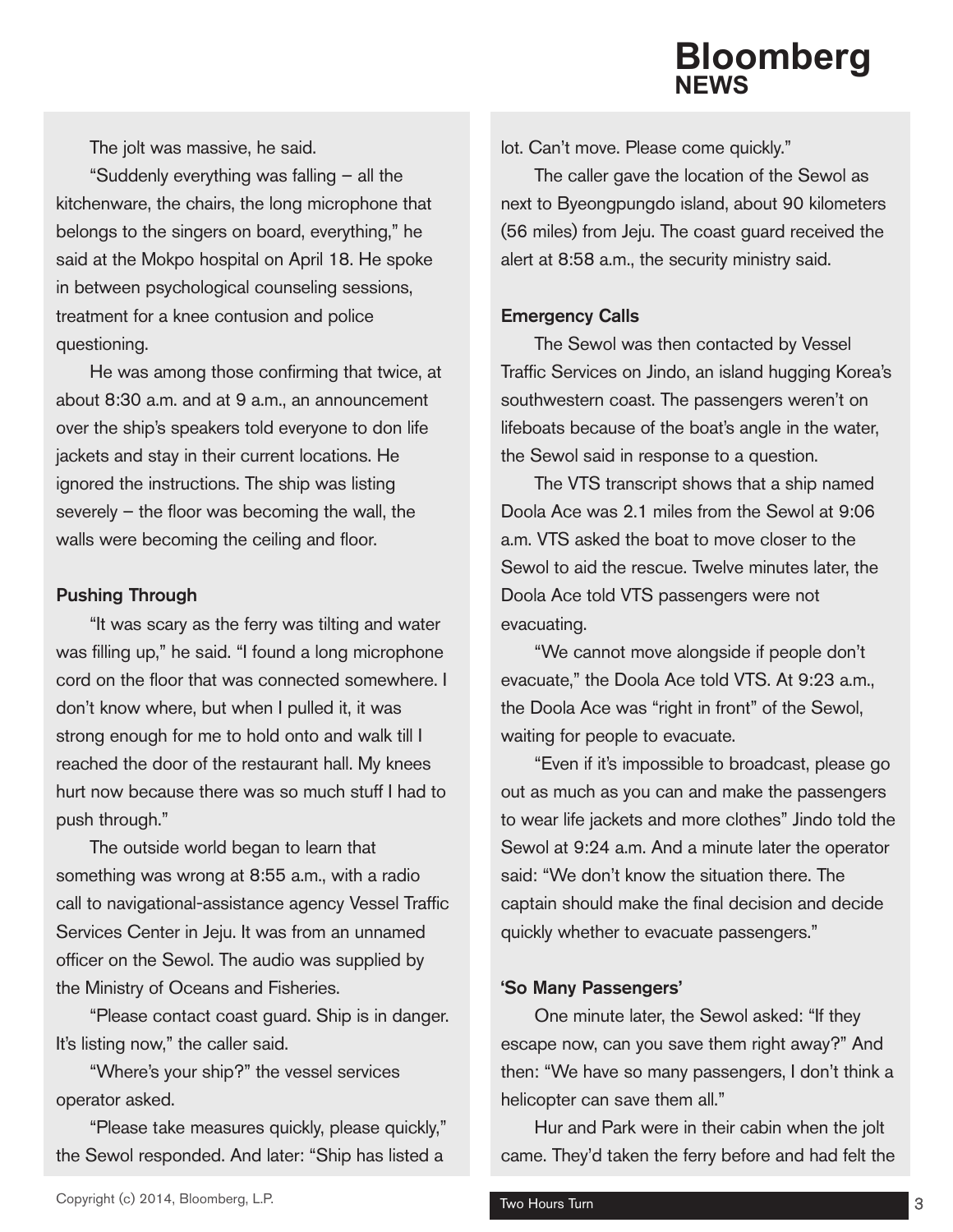ship shake a great deal at this juncture of the journey. So it wasn't until a water bottle suddenly rolled across the cabin floor that they realized something was wrong. Park was thrown to the other side of the cabin, hurting her ribs. Hur grabbed onto a pipe.

They both heard the announcement: "Stay where you are. It's dangerous if you move." They donned life jackets.

Yang In Seok, the cargo transporter, ignored the order. By 9 a.m., he said, the ship was listing at a 45-degree angle. He bolted up from the third floor of the stern and even so, got to the deck just in time to see a helicopter hovering overhead. He spoke at an emergency center at a gymnasium in Jindo, one of the closest land points to the sunken ship, wearing a brace on his neck.

### Scene of Chaos

Steersman Oh Young Seok described a scene of chaos, with the ship's angle putting the lifeboats out of reach for passengers and crew alike. He wasn't on the bridge when the ship began to list, so had no explanation for what happened.

"We wanted to help. We know the rule," he said as he dragged on a cigarette outside the Mokpo hospital during a break from police questioning, dressed in a white hospital gown with an IV drip attached to his arm. "The rule is to help the old and the weak, pregnant women, then passengers, and then we should leave when it appears all have left, and then the captain should abandon the ship last.

''But the vessel was tilting fast, we couldn't reach any lifeboats. I believe they were all functional but how can you reach them when you're walking on the walls already? Tilted to 60 degrees! All 46

of them were functional, I remember getting them checked on Feb. 10."

### Away From Bridge

As for Captain Lee, he wasn't on the bridge when the problems began, authorities said. The ship was being steered by the third navigation officer, identified only by her surname Park. She was attempting to steer through a waterway known for rough currents called 'Maeng Gol Soo Ro' for the first time, investigators said. Another helmsman, Cho, was also on the bridge.

The captain returned to the bridge and gave the order for passengers to stay put. Then, prosecutors say, he turned up on one of the first rescue boats to leave the ship. In televised remarks as he was taken into custody, Lee said he gave the order for the vessel to turn, then returned "briefly to the cabin to look after something." The incident began while he was away from the bridge, he said.

Lee, who faces five charges including accidental homicide and negligence, was flanked by Park and Cho as he spoke. They face three charges including accidental homicide and violation of maritime law, prosecutor Yang Joong Jin said in Mokpo. The three are being held in custody at Mokpo Coast Guard station. Four other crew members have also been arrested.

"The announcements to stay on the vessel were issued because rescue boats hadn't yet arrived," Lee said. "The currents were extremely fast. The water was cold.

### 'Many Complications'

''Even if life jackets were worn, if we abandon the ship without a clear judgment you can be dragged far away,'' he said. ''I judged that there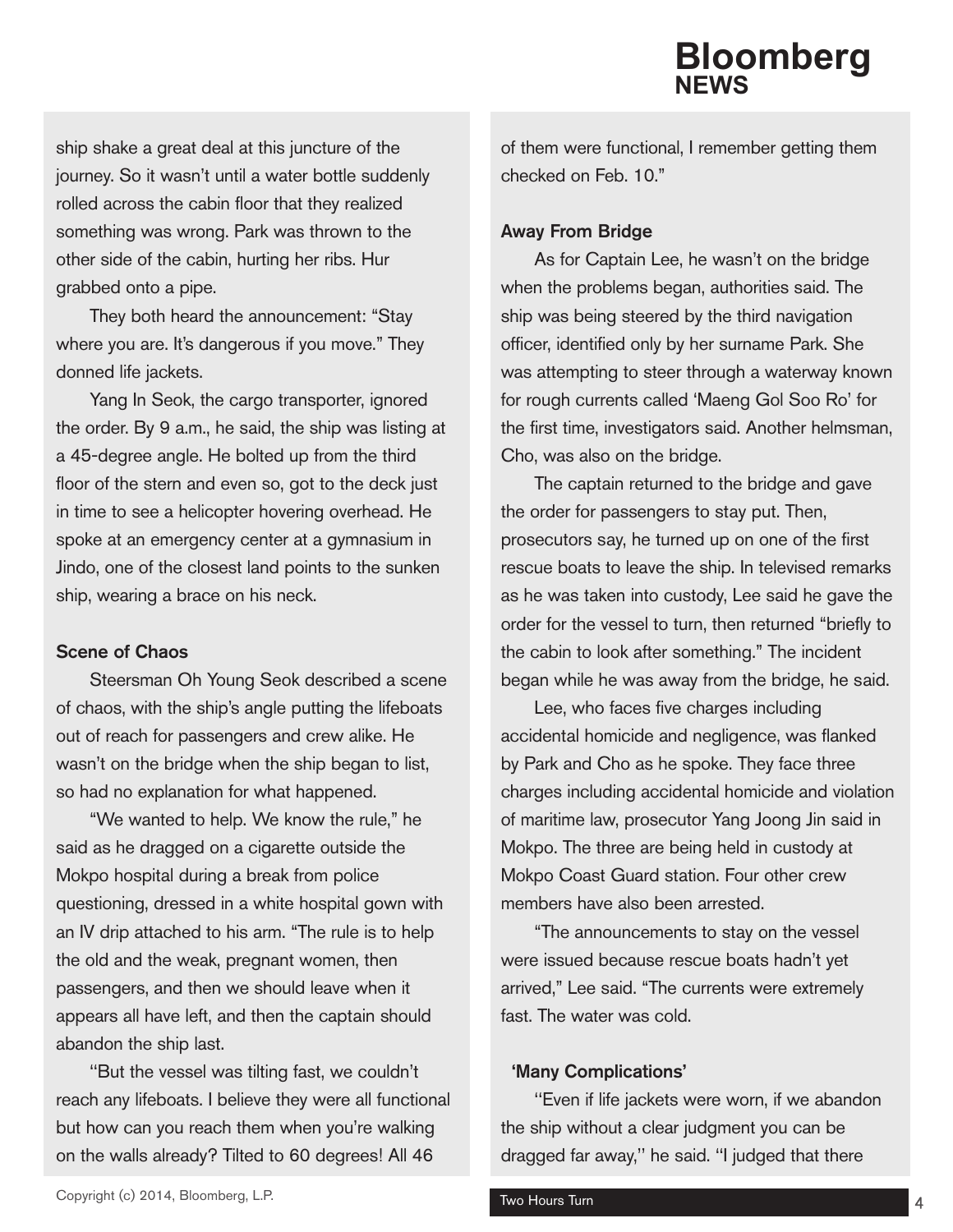would be many complications.''

The rescue effort included not just coast guard, navy and other official vessels but a plethora of fishing and other private boats. Kim Hyun Ho, a 47-year-old fisherman, was at the scene by 10 a.m., 18 minutes after he heard an announcement from his community center speaker on nearby Daemado island saying boats needed to be mobilized.

''I didn't know where to start,'' he said by phone from his home on Daemado, where he fishes for anchovy and exports seaweed to Japan. ''I saw people in life jackets on the ferry, which was about 90 degrees tilted and half in the water already, but there were people swimming in the water, too.''

He got about 25 people, mostly students, onto his boat, and transferred them to a larger vessel waiting nearby, he said. The Sewol was ''sinking fast, I wanted to get more people out of the water but my boat is a small one.''

#### 'Too Frantic'

Another Daemado fisherman, Kim Young Min, 50, raced to the scene after receiving a text message from a neighbor.

''It was too frantic to count how many we pulled out of the water,'' Kim said by phone. ''All I remember was, everyone I pulled out was a kid.''

It was at about this time that Ji Yoon called her grandmother from the ship.

''Grandma, I think I'm going to die,'' she said. ''The ship is sinking and I'm holding onto the rail.''

Then the phone disconnected. Her grandmother reached the girl one more time, but Ji Yoon said she had to go. The last communication: a text at 10:09 a.m. with a single Korean character, one that conveyed no meaning.

An Min Soo was luckier: He was on the deck playing with his friends when the ship began to list, his mother said by phone from her home in Ansan, asking that her name not be used.

#### In the Water

He held onto the rail but a nearby teacher told students to wear life jackets and jump into the sea, which An did, he told his mother. He was in the water for five minutes before a lifeboat rescued him, making him one of the first to be saved. His mother saw his name on the accounted-for list and got a text message from him after 10 a.m. to say that he was safe.

Park, Hur and the other passengers in their cabin barely made it out. After they donned life jackets, water began to flow into the room, eventually blocking the emergency door they could have used if they'd been told to evacuate. The only way out was a sealed window, and they weren't able to break it with a fire extinguisher.

''There was a wardrobe that had life jackets in front of our cabin," Hur said, wearing a back brace and speaking rapidly. "I took the doors off and took all the life jackets out. We used the wardrobe as a ladder as the water started to rise in our cabin."

Somehow, he wasn't sure how, rescuers broke the window and told the occupants to jump into the water. Park was lifted into a helicopter; Hur was taken onto a coast guard ship.

#### Rescued

Also rescued: Danwon Vice Principal Kang, the leader of the school trip, and student Ko Hyun Suk. Almost all of the 174 survivors were loaded onto boats that came from shore. President Park said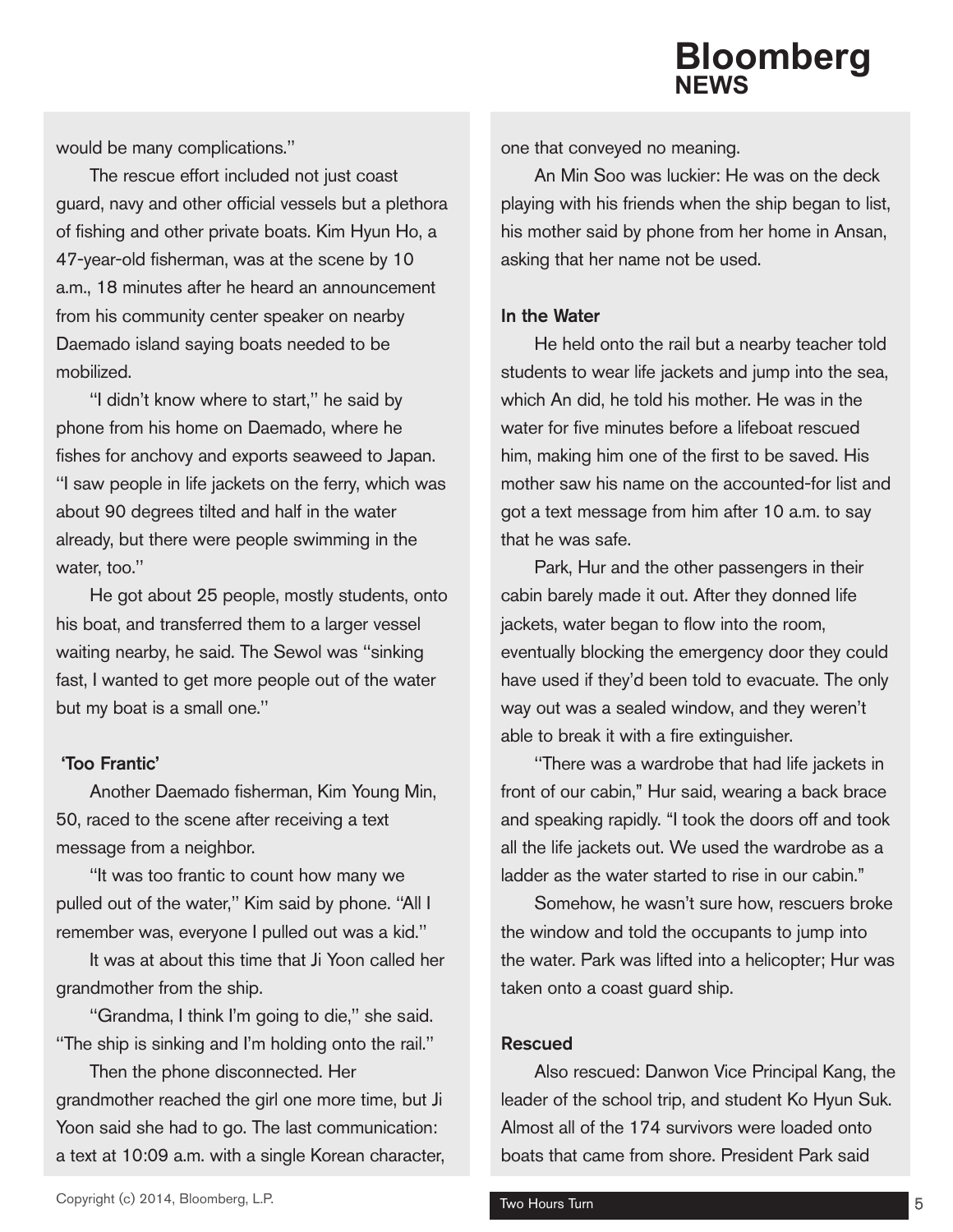today only one of the 46 lifeboats supposed to be on the Sewol was deployed.

In Ansan, parents learned about the accident from a text sent by Danwon High School at 9:50 a.m., according to a timeline written on a noticeboard at the school. An Min Soo's mother heard the news from other people because she was at work. Park Ji Yoon's grandmother also heard it from others.

Danwon chartered more than 20 buses to take parents to the emergency center in Jindo. The parents of Ji Yoon were among the first to make the six-hour trip, carrying dry clothes for their daughter.

### Contradictory Information

All the relatives encountered a contradictory, frustrating and ultimately devastating series of communications. Less than two hours after the Sewol began to sink, Danwon school officials said all of their students aboard the ship had been rescued, citing communications with the coast guard. That afternoon, the government more than halved the number of people it said had been rescued, from more than 360 to less than 170.

In Ansan, the school set up a center for relatives in a fourth-floor auditorium, with the Korean Red Cross and other groups serving noodles, rice, drinks and coffee. Televised news played on a large screen at one end of the room. Also displayed was a noticeboard with the names of students and teachers on the Sewol. As confirmation of their rescues came in, their names were highlighted with a purple or yellow marker. Most names – including Ji Yoon's – weren't highlighted.

During the evening, a frustrated parent tore part of it down.

### 'Regret It'

"Two days before she was heading off on this trip, she told us that she didn't want to go because she didn't want to travel on a ferry," Ji Yoon's grandmother said, speaking at the center in a shaking voice, tears running down her face, her brown handbag lying on the ground where she dropped it. She had raised the girl because Ji Yoon's parents worked. "We told her that she would regret it if she didn't go. Now we regret it. We shouldn't have made her go."

Teachers at the Danwon center were crying as well as they tried to deal with angry parents. Outside the school, ambulances stood by in case parents needed medical attention.

In Jindo, a fishing and farming island of about 34,000, relatives divided their time between the center at the gymnasium, which also offered television news, refreshments and a place to lie down, and the port itself, 20 minutes' drive away. There, they gazed into the fog that rendered the rescue operations impossible to see. They couldn't know until they returned to watch the television news how divers were struggling with poor underwater visibility and strong currents.

### Cold Water

"What we wanted to know was what was happening, but no one was responsible enough to tell us," family member Ma Dong Yoon said April 18, reading a statement prepared by relatives of the missing passengers. "Even at that moment, the kids were probably screaming for their lives in the cold water."

The area leading to the dock was filled by tent after tent stretching for hundreds of meters providing food, raincoats and other necessities,